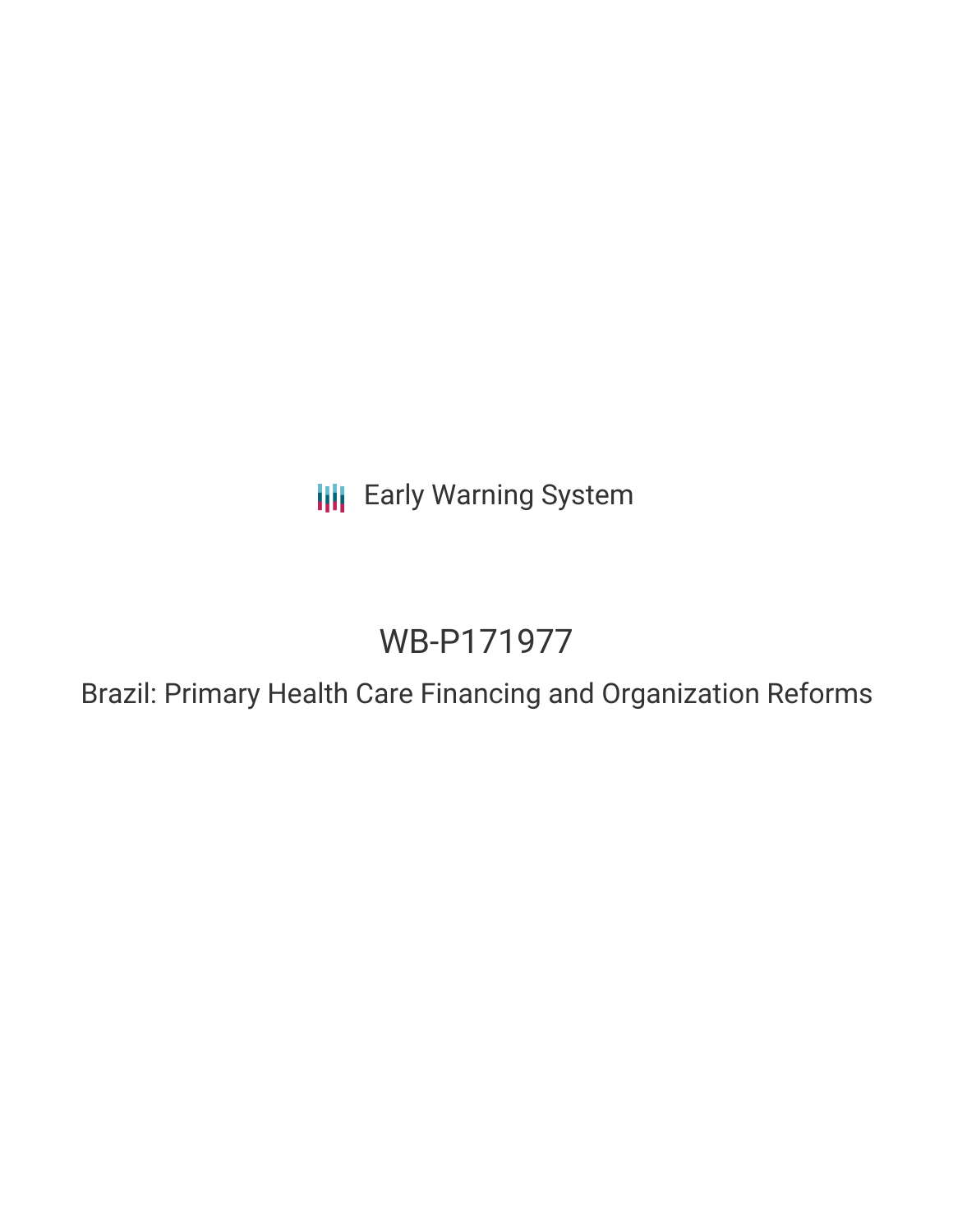

#### **Quick Facts**

| <b>Countries</b>               | <b>Brazil</b>               |
|--------------------------------|-----------------------------|
| <b>Financial Institutions</b>  | World Bank (WB)             |
| <b>Status</b>                  | Proposed                    |
| <b>Bank Risk Rating</b>        | U                           |
| <b>Voting Date</b>             | 2020-07-09                  |
| <b>Borrower</b>                | Government of Brazil        |
| <b>Sectors</b>                 | <b>Education and Health</b> |
| <b>Investment Type(s)</b>      | Loan                        |
| <b>Investment Amount (USD)</b> | \$100.00 million            |
| <b>Project Cost (USD)</b>      | \$2,975.35 million          |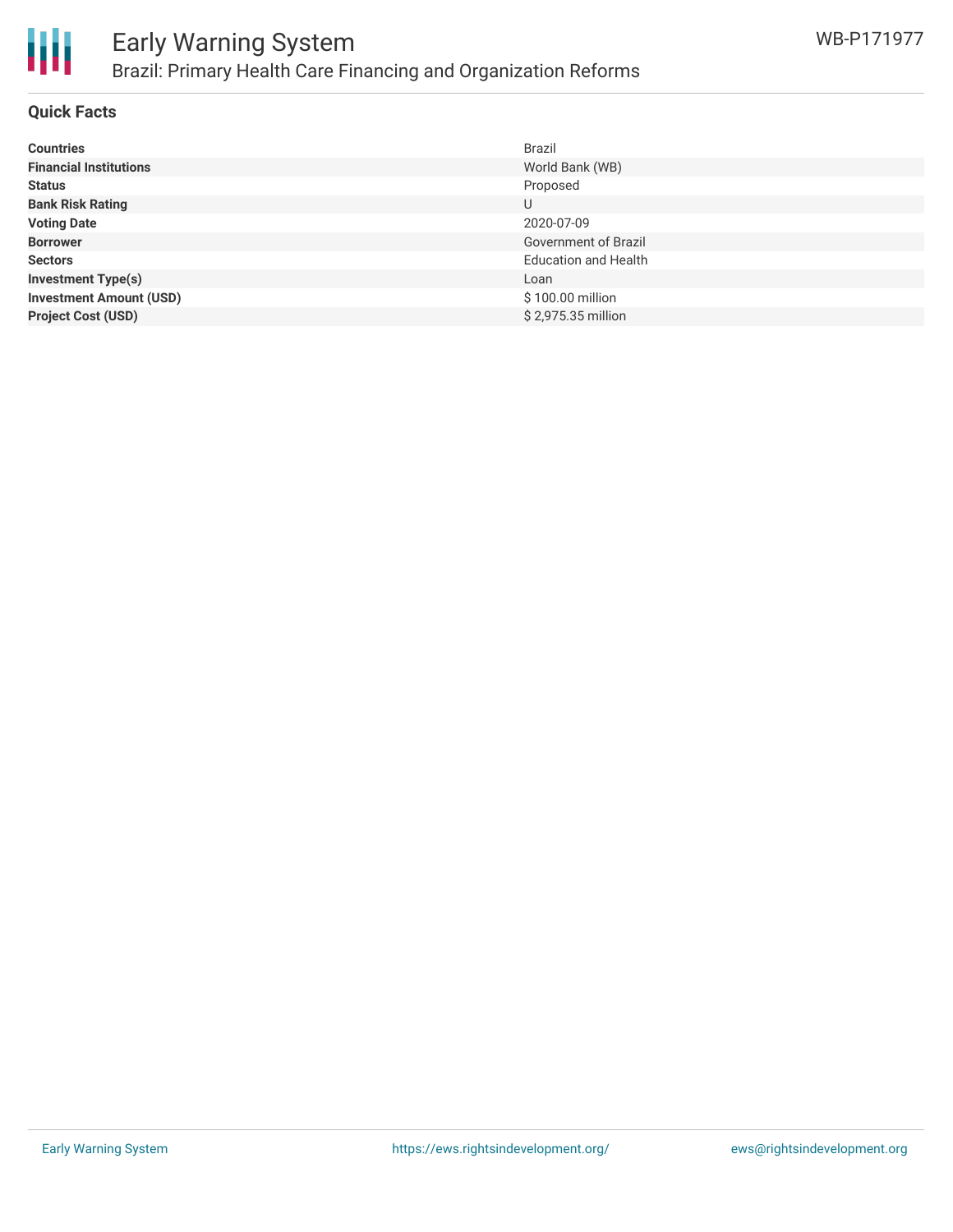

## **Project Description**

The Project Development Objective is to support the Brazilian government to improve access, quality and efficiency of public health services by reforming the Sistema Único de Saúde (SUS) Primary Health Care (PHC) financing and organization.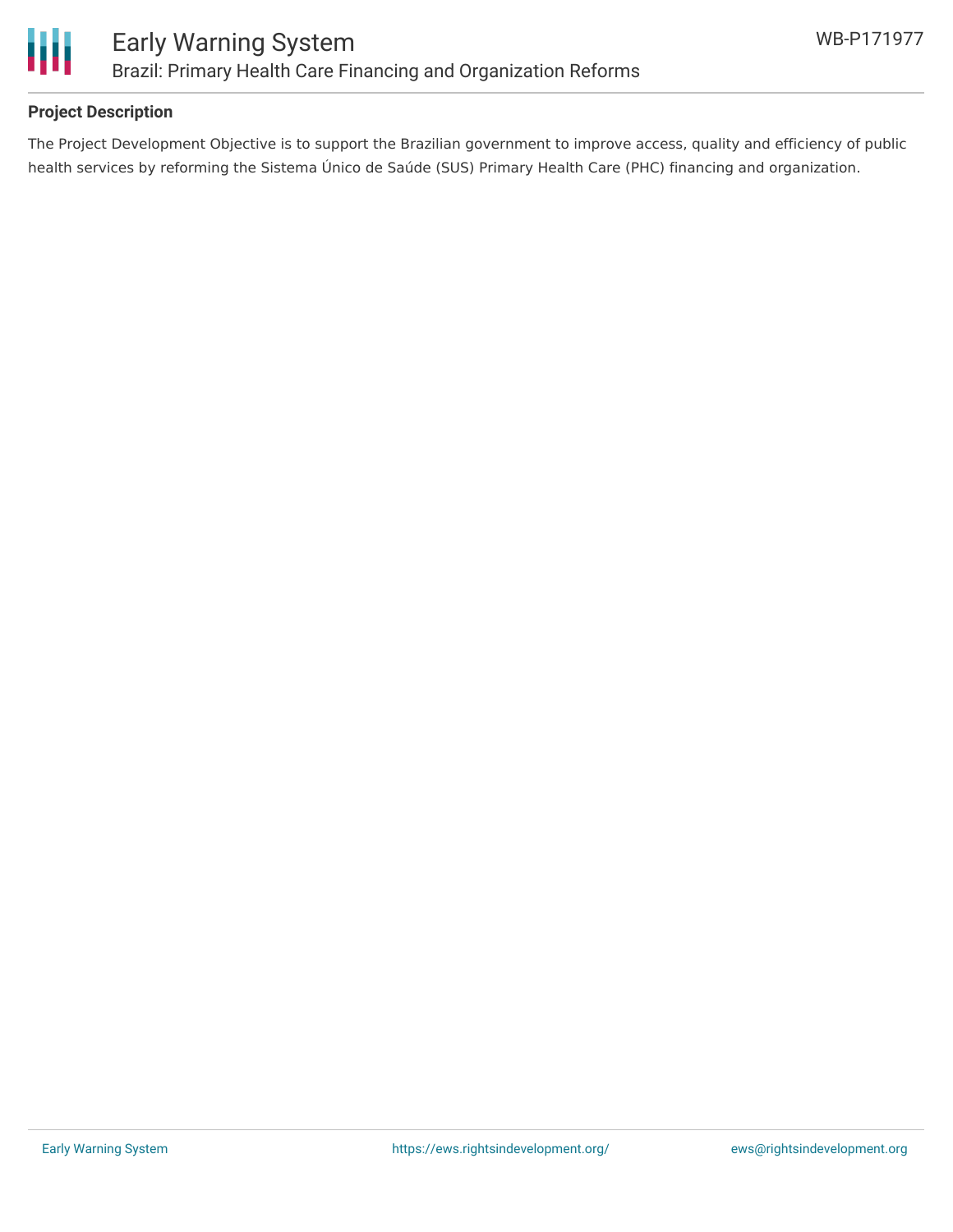

## **Investment Description**

World Bank (WB)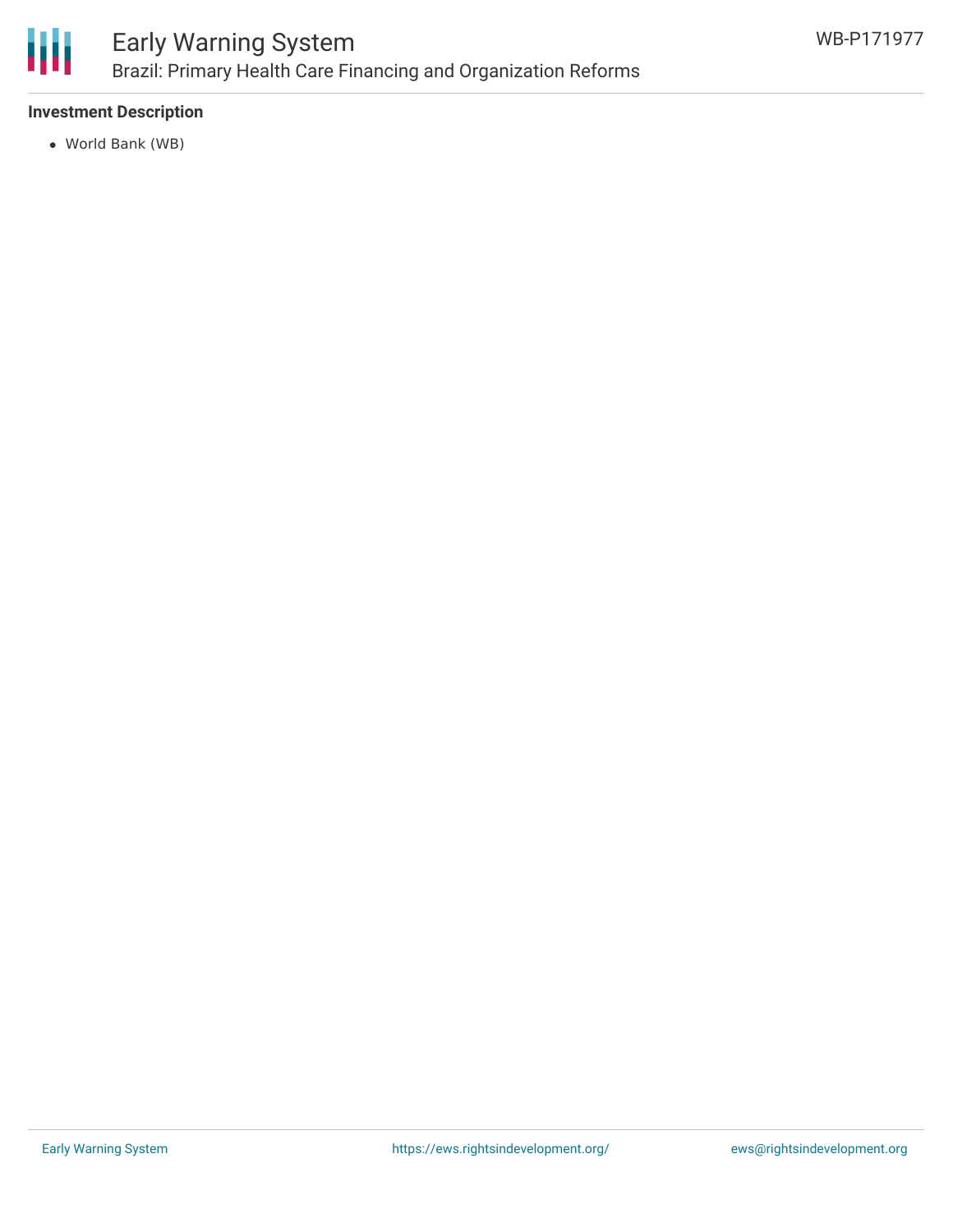

#### **Contact Information**

ACCOUNTABILITY MECHANISM OF WORLD BANK

The World Bank Inspection Panel is the independent complaint mechanism and fact-finding body for people who believe they are likely to be, or have been, adversely affected by a World Bank-financed project. If you submit a complaint to the Inspection Panel, they may investigate to assess whether the World Bank is following its own policies and procedures for preventing harm to people or the environment. You can contact the Inspection Panel or submit a complaint by emailing ipanel@worldbank.org. You can learn more about the Inspection Panel and how to file a complaint at: http://ewebapps.worldbank.org/apps/ip/Pages/Home.aspx.